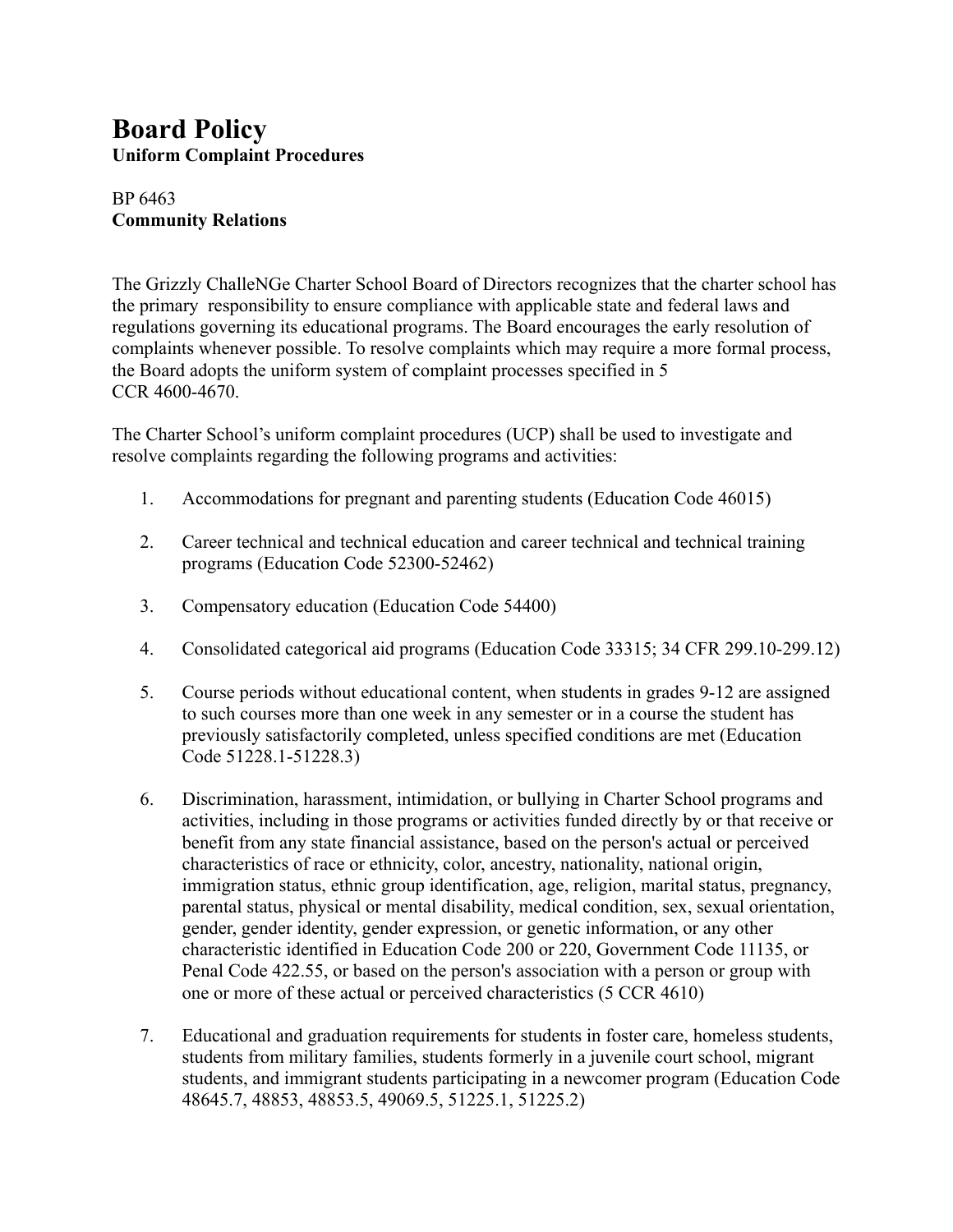- 8. Every Student Succeeds Act (Education Code 52059; 20 USC 6301 et seq.)
- 9. Local control and accountability plan (Education Code 52075)
- 10. Migrant education (Education Code 54440-54445)
- 11. Physical education instructional minutes (Education Code 51210, 51222, 51223)
- 12. Student fees (Education Code 49010-49013)
- 13. Reasonable accommodations to a lactating student (Education Code 222)
- 14. School plans for student achievement as required for the consolidated application for specified federal and/or state categorical funding (Education Code 64001)
- 15. School safety plans (Education Code 32280-32289)
- 16. School site councils as required for the consolidated application for specified federal and/or state categorical funding (Education Code 65000)
- 17. Any complaint alleging retaliation against a complainant or other participant in the complaint process or anyone who has acted to uncover or report a violation subject to this policy
- 18. Any other state or federal educational program the Superintendent of Public Instruction or designee deems appropriate

At its discretion, the Charter School may use the UCP for any other type of complaint as specified in a Charter School policy or regulation. (5 CCR 4610).

All complainants shall be protected from retaliation, and the confidentiality of the parties shall be protected as required by law. Records of all UCP complaints and the investigations of those complaints are to be maintained in accordance with applicable law and Charter School policies and procedures.

Non-UCP Complaints:

The following complaints shall not be subject to the Charter School's UCP but shall be investigated and resolved by the specified agency or through an alternative process:

1. Any complaint alleging child abuse or neglect shall be referred to the County Department of Social Services Protective Services Division or the appropriate law enforcement agency. (5 CCR 4611)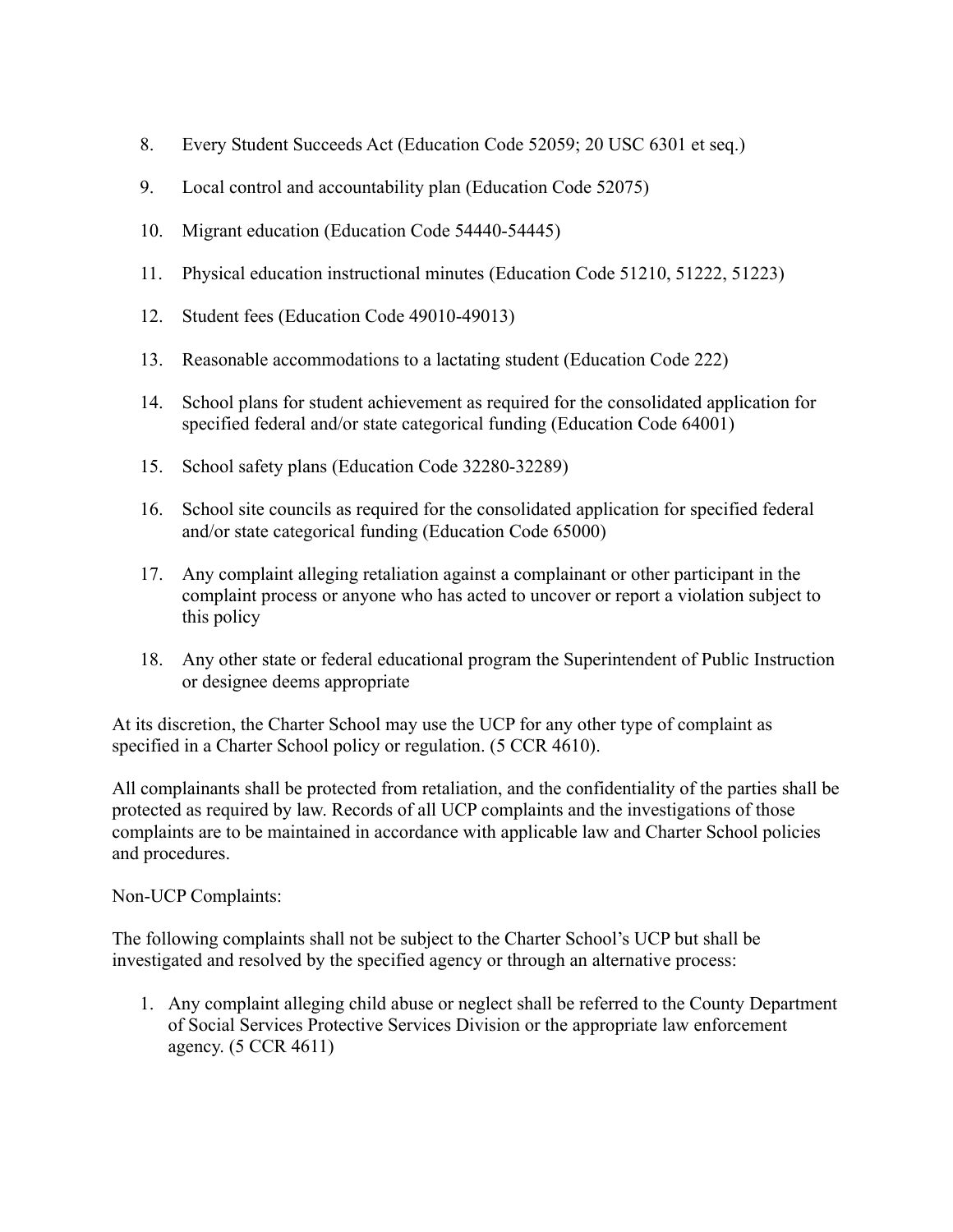- 2. Any complaint alleging employment discrimination or harassment shall be referred to the Charter School Principal for investigation using Charter School procedures, including the right to file the complaint with the California Department of Fair Employment and Housing.
- 3. Any complaint alleging a violation of a state or federal law or regulation related to special education, a settlement agreement related to the provision of a free appropriate public education, or a due process hearing order shall be submitted to CDE. (5 CCR 3200-3205)

Legal Reference: EDUCATION CODE 200-262.4 Prohibition of discrimination, especially: 222 Reasonable accommodations; lactating students 18100-18203 School libraries 32289 School safety plan, uniform complaint procedures 46015 Parental leave for students 48853-48853.5 Foster youth 48985 Notices in language other than English 49010-49013 Student fees 49060-49079 Student records, especially: 49069.5 Rights of parents 49701 Interstate Compact on Educational Opportunity for Military Children 51222 Physical education, secondary schools 51225.1-51225.2 Foster youth, homeless children, former juvenile court school students, military-connected students, migrant students, and newly arrived immigrant students; course credits; graduation requirements 51226-51226.1 Career technical education 51228.1-51228.3 Course periods without educational content 52059.5 Statewide system of support 52060-52077 Local control and accountability plan, especially: 52075 Complaint for lack of compliance with local control and accountability plan requirements 52300-52462 Career technical education 52800-52870 School-based program coordination 54400-54425 Compensatory education programs 54440-54445 Migrant education 54460-54529 Compensatory education programs 59000-59300 Special schools and centers 64000-64001 Consolidated application process 65000-65001 School site councils GOVERNMENT CODE 11135 Nondiscrimination in programs or activities funded by state 12900-12996 Fair Employment and Housing Act PENAL CODE 422.55 Hate crime; definition 422.6 Interference with constitutional right or privilege CODE OF REGULATIONS, TITLE 2 11023 Harassment and discrimination prevention and correction CODE OF REGULATIONS, TITLE 5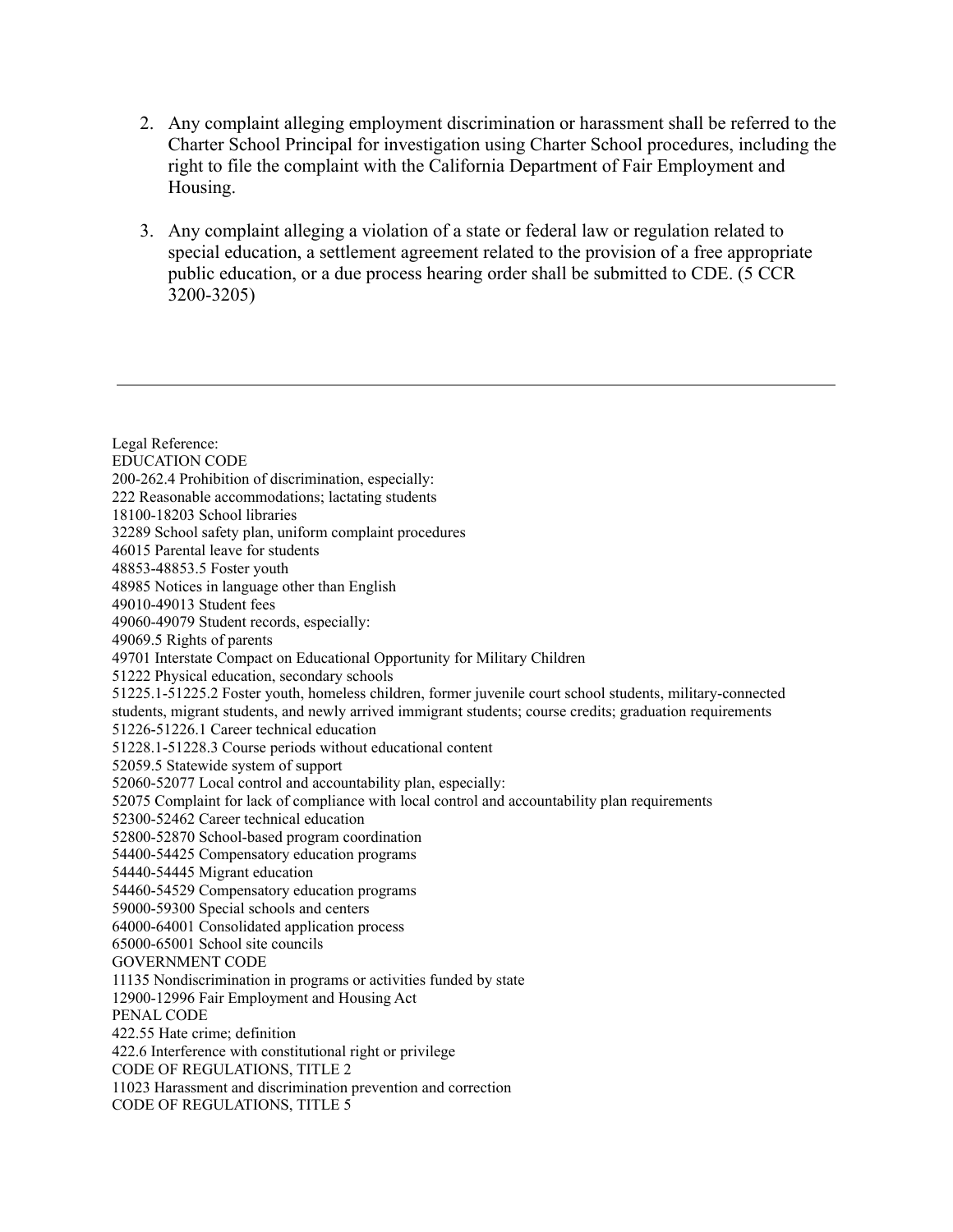3080 Application of section 3200-3205 Special education compliance complaints 4600-4670 Uniform complaint procedures 4900-4965 Nondiscrimination in elementary and secondary education programs UNITED STATES CODE, TITLE 20 1221 Application of laws 1232g Family Educational Rights and Privacy Act 1681-1688 Title IX of the Education Amendments of 1972 6301-6577 Title I basic programs 6801-7014 Title III language instruction for limited English proficient and immigrant students UNITED STATES CODE, TITLE 29 794 Section 504 of Rehabilitation Act of 1973 UNITED STATES CODE, TITLE 42 2000d-2000e-17 Title VI and Title VII Civil Rights Act of 1964, as amended 2000h-2-2000h-6 Title IX of the Civil Rights Act of 1964 6101-6107 Age Discrimination Act of 1975 11431-11435 McKinney-Vento Homeless Assistance Act 12101-12213 Title II equal opportunity for individuals with disabilities CODE OF FEDERAL REGULATIONS, TITLE 28 35.107 Nondiscrimination on basis of disability; complaints CODE OF FEDERAL REGULATIONS, TITLE 34 99.1-99.67 Family Educational Rights and Privacy Act 100.3 Prohibition of discrimination on basis of race, color or national origin 104.7 Designation of responsible employee for Section 504 106.1-106.82 Nondiscrimination on the basis of sex in education programs, especially: 106.8 Designation of responsible employee for Title IX 106.9 Notification of nondiscrimination on basis of sex 106.44 Response to notice of sexual harassment 106.45 Title IX sexual harassment complaint procedures 110.25 Notification of nondiscrimination on the basis of age Management Resources: CALIFORNIA DEPARTMENT OF EDUCATION PUBLICATIONS Uniform Complaint Procedure 2020-21 Program Instrument Sample UCP Board Policies and Procedures U.S. DEPARTMENT OF EDUCATION, OFFICE FOR CIVIL RIGHTS PUBLICATIONS Dear Colleague Letter, September 22, 2017 Dear Colleague Letter: Title IX Coordinators, April 2015 Dear Colleague Letter: Responding to Bullying of Students with Disabilities, October 2014 Dear Colleague Letter: Harassment and Bullying, October 2010 Revised Sexual Harassment Guidance: Harassment of Students by School Employees, Other Students, or Third Parties, January 2001 U.S. DEPARTMENT OF JUSTICE PUBLICATIONS Guidance to Federal Financial Assistance Recipients Regarding Title VI Prohibition Against National Origin Discrimination Affecting Limited English Proficient Persons, 2002 WEB SITES CSBA: http://www.csba.org California Department of Education: http://www.cde.ca.gov Student Privacy Policy Office: http://www2.ed.gov/about/offices/list/opepd/sppo U.S. Department of Education, Office for Civil Rights: http://www.ed.gov/about/offices/list/ocr U.S. Department of Justice: http://www.justice.gov Federal References Description 100.3 Prohibition of discrimination on basis of race, color or national origin

104.7 Designation of responsible employee for Section 504 106.1-106.82 Nondiscrimination on the basis of sex in education programs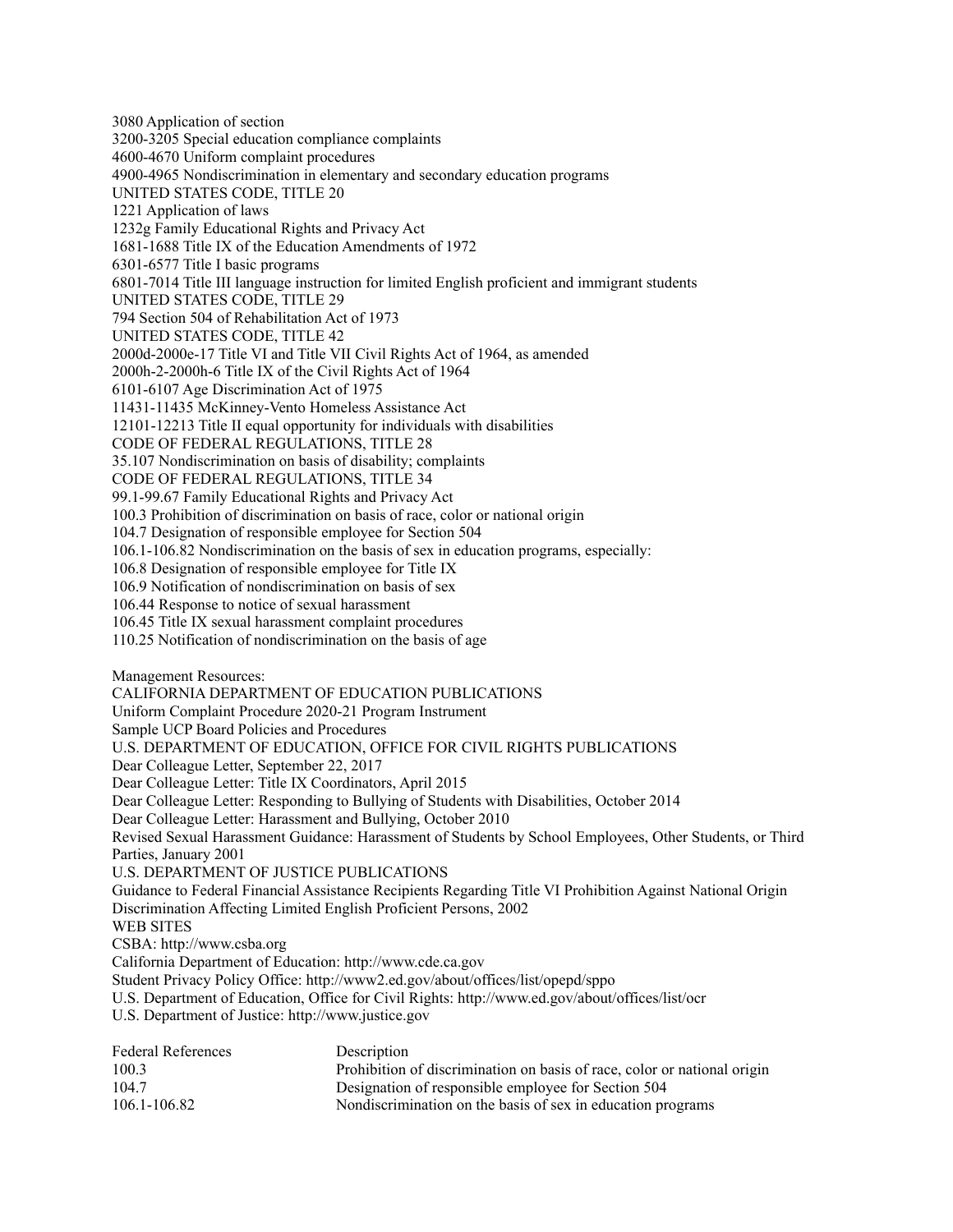| 106.44                | Recipient's response to sexual harassment                                   |
|-----------------------|-----------------------------------------------------------------------------|
| 106.45                | Grievance process for formal complaints of sexual harassment                |
| 106.8                 | Designation of responsible employee for Title IX                            |
| 106.9                 | Dissemination of policy                                                     |
| 110.25                | Prohibition of discrimination based on age                                  |
| 11023                 | Harassment and discrimination prevention and correction                     |
| 11135                 | Nondiscrimination in programs or activities funded by state                 |
| 12101-12213           | Americans with Disabilities Act                                             |
| 12900-12996           | Fair Employment and Housing Act                                             |
| 18100-18203           | School libraries                                                            |
| 20 USC 1221           | Application of laws                                                         |
| 20 USC 1232g          | Family Educational Rights and Privacy Act (FERPA) of 1974                   |
| 20 USC 1681-1688      | Title IX of the Education Amendments of 1972                                |
| 20 USC 6301-6576      | Title I Improving the Academic Achievement of the Disadvantaged             |
| 20 USC 6801-7014      | Title III language instruction for limited English proficient and immigrant |
|                       | students                                                                    |
| 200-262.4             | Prohibition of discrimination                                               |
| 222                   | Lactation accommodations for students                                       |
| 28 CFR 35.107         | Nondiscrimination on basis of disability; complaints                        |
| 29 USC 794            | Rehabilitation Act of 1973, Section 504                                     |
| 3080                  | Application of section                                                      |
| 3200-3205             | Special education compliance complaints                                     |
| 32289                 | School safety plan, uniform complaint procedures                            |
| 34 CFR 100.3          | Prohibition of discrimination on basis of race, color or national origin    |
| 34 CFR 104.7          | Designation of responsible employee for Section 504                         |
| 34 CFR 106.1-106.82   | Nondiscrimination on the basis of sex in education programs                 |
| 34 CFR 106.8          | Designation of responsible employee for Title IX                            |
| 34 CFR 106.9          | Notification of nondiscrimination on basis of sex                           |
| 34 CFR 110.25         | Notification of nondiscrimination on the basis of age                       |
| 34 CFR 99.1-99.67     | Family Educational Rights and Privacy Act                                   |
| 35.107                | Designation of responsible employee and adoption of grievance procedures    |
| 42 USC 11431-11435    | McKinney-Vento Homeless Assistance Act                                      |
| 42 USC 12101-12213    | Title II equal opportunity for individuals with disabilities                |
| 42 USC 2000d-2000e-17 | Title VI and Title VII Civil Rights Act of 1964, as amended                 |
|                       | 42 USC 2000h-2-2000h-6 Title IX of the Civil Rights Act of 1964             |
| 42 USC 6101-6107      | Age Discrimination Act of 1975                                              |
| 422.55                | Definition of hate crime                                                    |
| 422.6                 | Interference with constitutional right or privilege                         |
| 4600-4670             | Uniform complaint procedures                                                |
| 46015                 | Parental leave for students                                                 |
| 48853-48853.5         | Foster youth                                                                |
| 48985                 | Notices to parents in language other than English                           |
| 4900-4965             | Nondiscrimination in elementary and secondary education programs            |
| 49010-49013           | Student fees                                                                |
| 49060-49079           | Student records                                                             |
| 49069.5               | Rights of parents                                                           |
| 49701                 | Interstate Compact on Educational Opportunity for Military Children         |
| 51222                 | Physical education, secondary schools                                       |
| 51225.1-51225.2       | Foster youth, homeless children, former juvenile court school students,     |
|                       | military-connected students, migrant students, and newly arrived immigrant  |
|                       | students; course credits; graduation requirements                           |
| 51226-51226.1         | Career technical education                                                  |
| 51228.1-51228.3       | Course periods without educational content                                  |
| 52059.5               | Statewide system of support                                                 |
| 52060-52077           | Local control and accountability plan, especially                           |
|                       |                                                                             |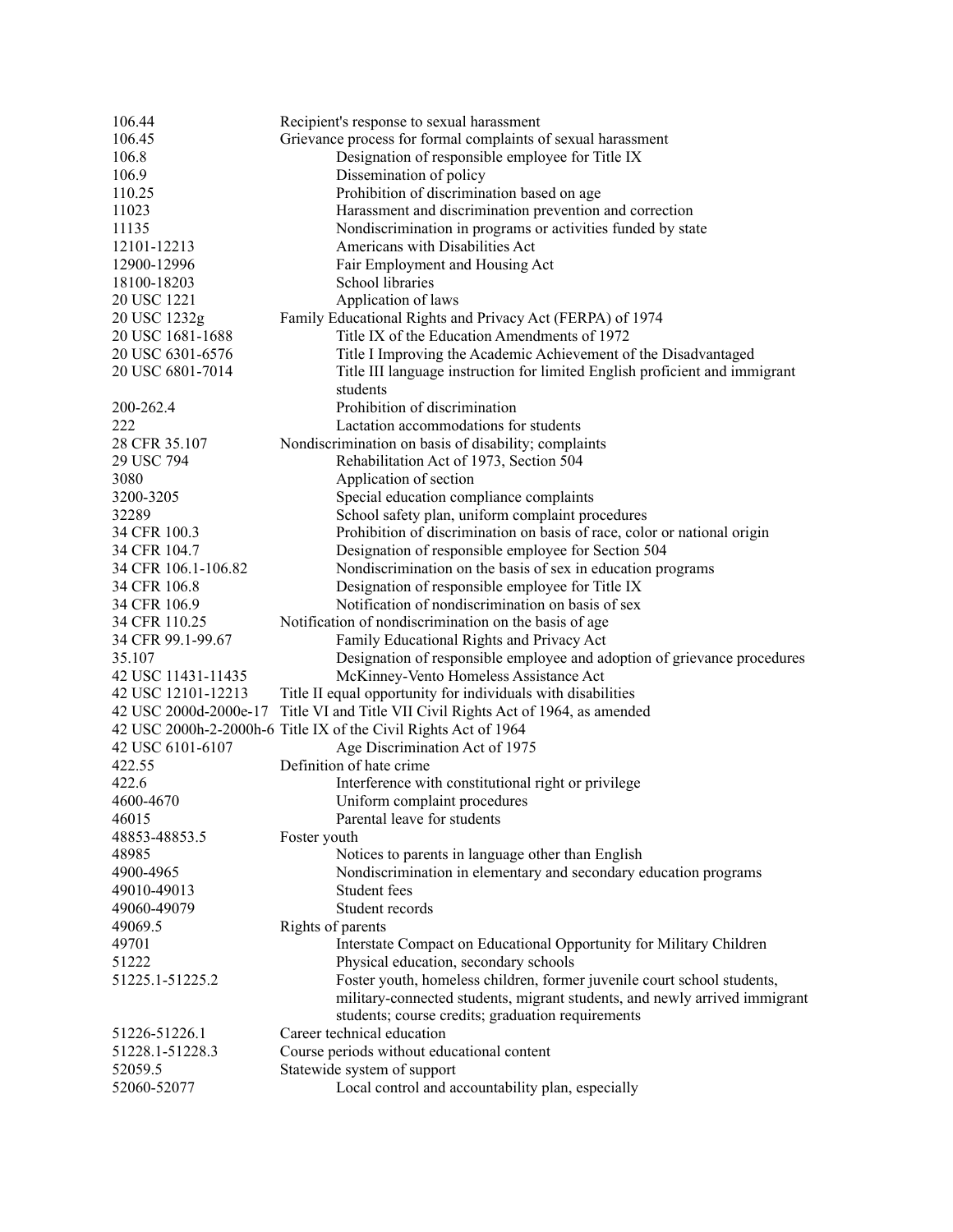| 52075       | Complaint for lack of compliance with local control and accountability plan<br>requirements |
|-------------|---------------------------------------------------------------------------------------------|
| 52300-52462 | Career technical education                                                                  |
| 52800-52870 | School-based program coordination                                                           |
| 54400-54425 | Compensatory education programs                                                             |
| 54440-54445 | Migrant education                                                                           |
| 54460-54529 | Compensatory education programs                                                             |
| 59000-59300 | Special schools and centers                                                                 |
| 64000-64001 | Consolidated application process                                                            |
| 65000-65001 | School site councils                                                                        |
| 794         | Section 504 of the Rehabilitation Act of 1973                                               |
| 99.1-99.67  | <b>Family Educational Rights and Privacy</b>                                                |

| <b>Management Resources References</b><br>Description                                                      |  |
|------------------------------------------------------------------------------------------------------------|--|
| <b>CA DOE Publication</b><br>Sample UCP Board Policies and Procedures                                      |  |
| California Department of Education Publication<br>Uniform Complaint Procedure 2020-21 Program Instrument   |  |
| U.S. DOE, Office For Civil Rights Publication<br>Dear Colleague Letter: Title IX Coordinators, April 2015  |  |
| U.S. DOE, Office For Civil Rights Publication<br>Dear Colleague Letter, September 22, 2017                 |  |
| U.S. DOE, Office for Civil Rights Publication<br>Revised Sexual Harassment Guidance: Harassment of         |  |
| Students by School Employees, Other Students, or Third                                                     |  |
| Parties, January 2001                                                                                      |  |
| Dear Colleague Letter: Responding to Bullying of Students<br>U.S. DOE, Office for Civil Rights Publication |  |
| with Disabilities, October 2014                                                                            |  |
| Dear Colleague Letter: Harassment and Bullying, October<br>U.S. DOE, Office for Civil Rights Publication   |  |
| 2010                                                                                                       |  |
| U.S. DOJ Publication<br>Guidance to Federal Financial Assistance Recipients                                |  |
| Regarding Title VI, 2002                                                                                   |  |
| Website<br>U.S. Department of Justice -                                                                    |  |
| https://simbli.eboardsolutions.com/SU/BPwrkTmFhG0SXt3h                                                     |  |
| KCVuBw==                                                                                                   |  |
| Website<br>U.S. Department of Education, Office for Civil Rights -                                         |  |
| https://simbli.eboardsolutions.com/SU/HrN4mDOsAx53TBZ2                                                     |  |
| $HPwBvQ ==$                                                                                                |  |
| CSBA-<br>Website                                                                                           |  |
| https://simbli.eboardsolutions.com/SU/W3QxkK2FPsDsQBn                                                      |  |
| $MIENxGg==$                                                                                                |  |
| Website<br>California Department of Education -                                                            |  |
| https://simbli.eboardsolutions.com/SU/os2jq5DcA2RawmY2                                                     |  |
| $VZ5FZQ =$                                                                                                 |  |
|                                                                                                            |  |
| <b>State References</b><br>Description                                                                     |  |
| 11431-11435<br>McKinney-Vento Homeless Assistance Act                                                      |  |
| 1221<br>Application of laws                                                                                |  |
| Family Educational Rights and Privacy Act<br>1232g                                                         |  |
| 1681-1688<br>Discrimination based on sex or blindness, Title IX                                            |  |
| 2 CCR 11023<br>Harassment and discrimination prevention and correction -                                   |  |
| https://simbli.eboardsolutions.com/SU/haAgKnrQhVJbslsh34                                                   |  |
| hY5zslsh5Q==                                                                                               |  |
| Title VI and Title VII Civil Rights Act of 1964, as amended<br>2000d-2000e-17                              |  |
| Title IX of the Civil Rights Act of 1964<br>2000h-2-2000h-6                                                |  |
| Special education compliance complaints<br>5 CCR 3200-3205                                                 |  |
| Uniform complaint procedures<br>5 CCR 4600-4670                                                            |  |
| Nondiscrimination in elementary and secondary education<br>5 CCR 4900-4965                                 |  |
| programs                                                                                                   |  |
| Age Discrimination Act of 1975<br>6101-6107                                                                |  |
| Title I basic programs<br>6301-6577                                                                        |  |